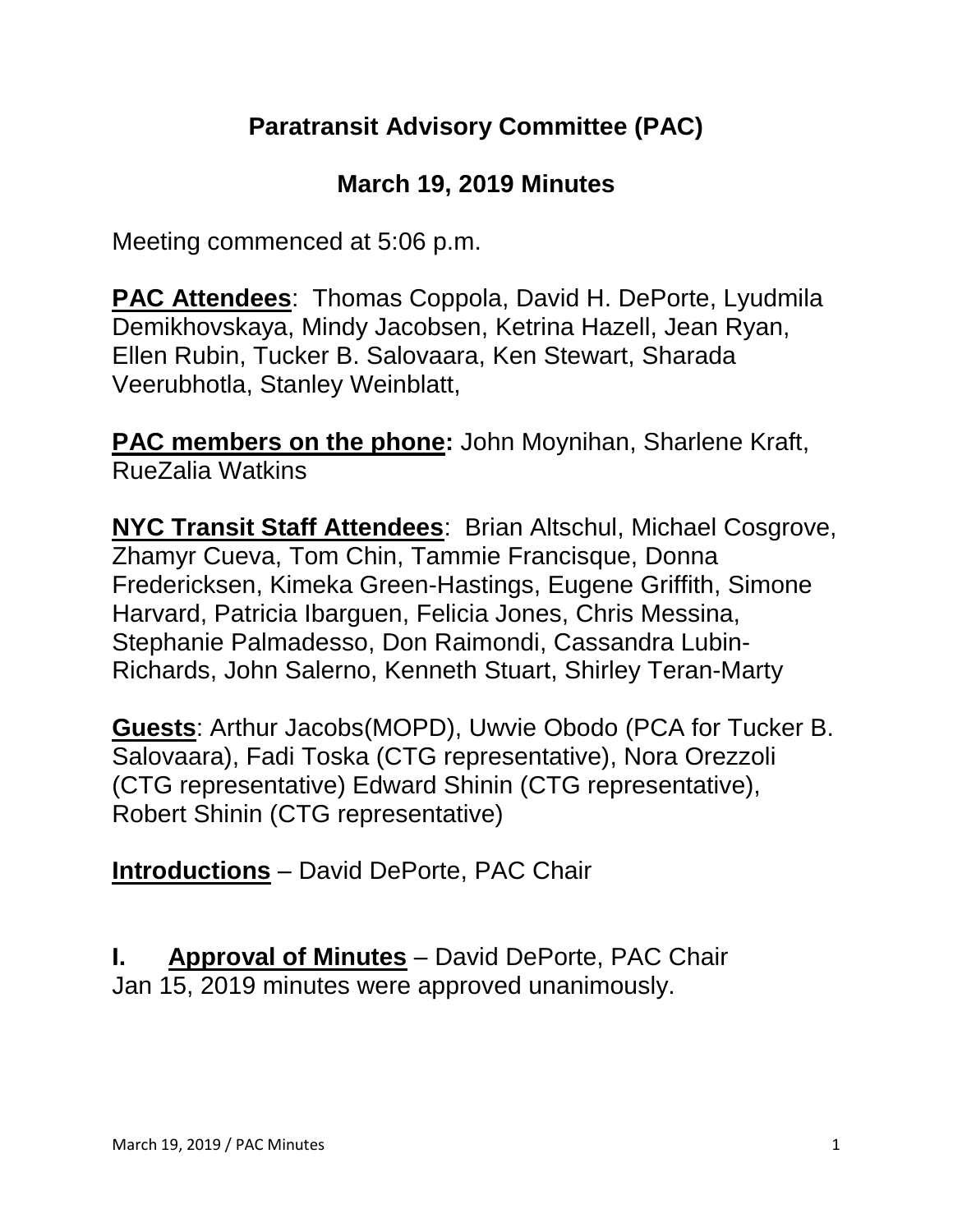#### **II. AAR Service Report VP Michael Cosgrove**

VP Cosgrove provided a summary of operating statistics in the Paratransit Report. A copy is attached to these minutes.

#### **III. PAC Topic Pilot Program Update**

VP Cosgrove spoke regarding the MTA Press Release that announced enhanced Broker program to expand taxi use for Paratransit service and the extension of the On-Demand Same day reservation E-hail pilot.

- An expansion of the new initiative, which allows NYC Transit's Access-A-Ride (AAR) program to provide more of its trips in taxis and for-hires vehicles.
- An eight-month extension of its on-demand e-hail pilot program, allowing 1,200 participating customers to electronically hail Yellow/Green Taxicabs and For Hire Vehicles on demand.

To read more regarding the changes see [http://www.mta.info/press-release/nyc-transit/mta-announces](http://www.mta.info/press-release/nyc-transit/mta-announces-enhanced-program-expand-taxi-use-entire-paratransit-system-%E2%80%93)[enhanced-program-expand-taxi-use-entire-paratransit-system-](http://www.mta.info/press-release/nyc-transit/mta-announces-enhanced-program-expand-taxi-use-entire-paratransit-system-%E2%80%93) [%E2%80%93](http://www.mta.info/press-release/nyc-transit/mta-announces-enhanced-program-expand-taxi-use-entire-paratransit-system-%E2%80%93)

Mr. Cosgrove stated that broker service will be available in Staten Island later this year, as it is in other boroughs, which was requested by Mr. Coppola. The vehicles will have GPS feeds so AAR and customers can track the trips.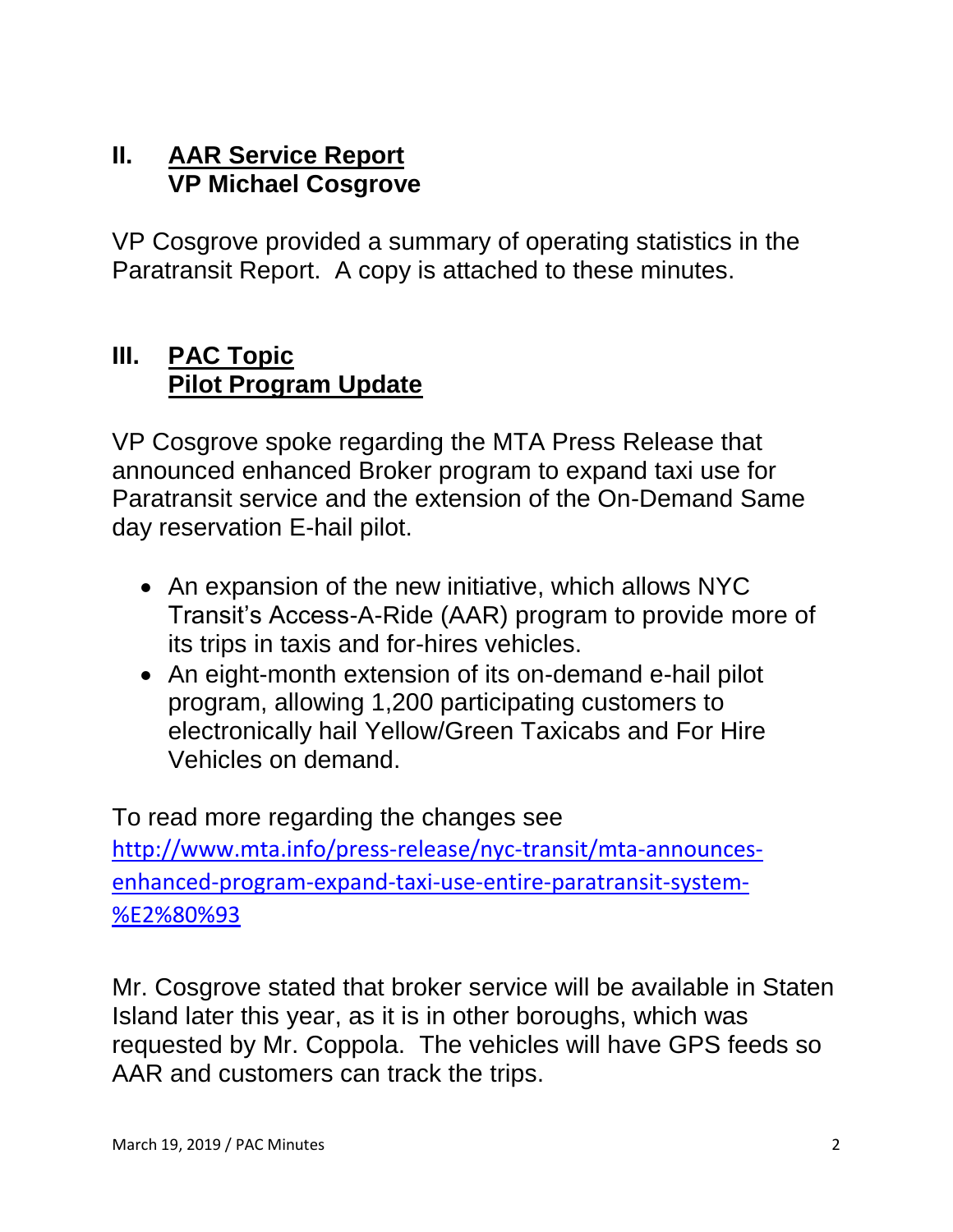## **Corporate Transportation Group (CTG) Broker Car Service**

Edward Shinin President, Fadi Toska Director of IT, Nora Orezzoli SVP of Sales

Ms. Orezzoli introduced herself, Mr. Toska, Mr. Shinin and explained how CTG has been evolving this program with NYCT for several years.

She stated the primary focus of their service is improving the customer experience which drives all our internal processes whether it be driver training, technology, or the allocation of resources in the field. A new initiative being rolled out as part of enhanced broker service is to increase communication with the customer. Mr. Toska provided details the way this is done:

- The customer will receive a text message the evening before with p/u location and time.
- On the day of service
	- $\checkmark$  As the driver is in route, the customer will receive a text with a web link of a map in which they can locate the vehicle, including its make, model and color as well as driver information.
	- $\checkmark$  When vehicle is on location another text is sent. that driver is on location.
	- $\checkmark$  In addition, a customer can use their Mymta app to locate the vehicle.
	- $\checkmark$  This information can also be provided if a customer calls into the Command Center.

## **Discussions and Member Feedback**

Ms. Ryan asked how can they guarantee they will have enough drivers on their fleet to provide service, since many of the for-hire operators set their own schedule?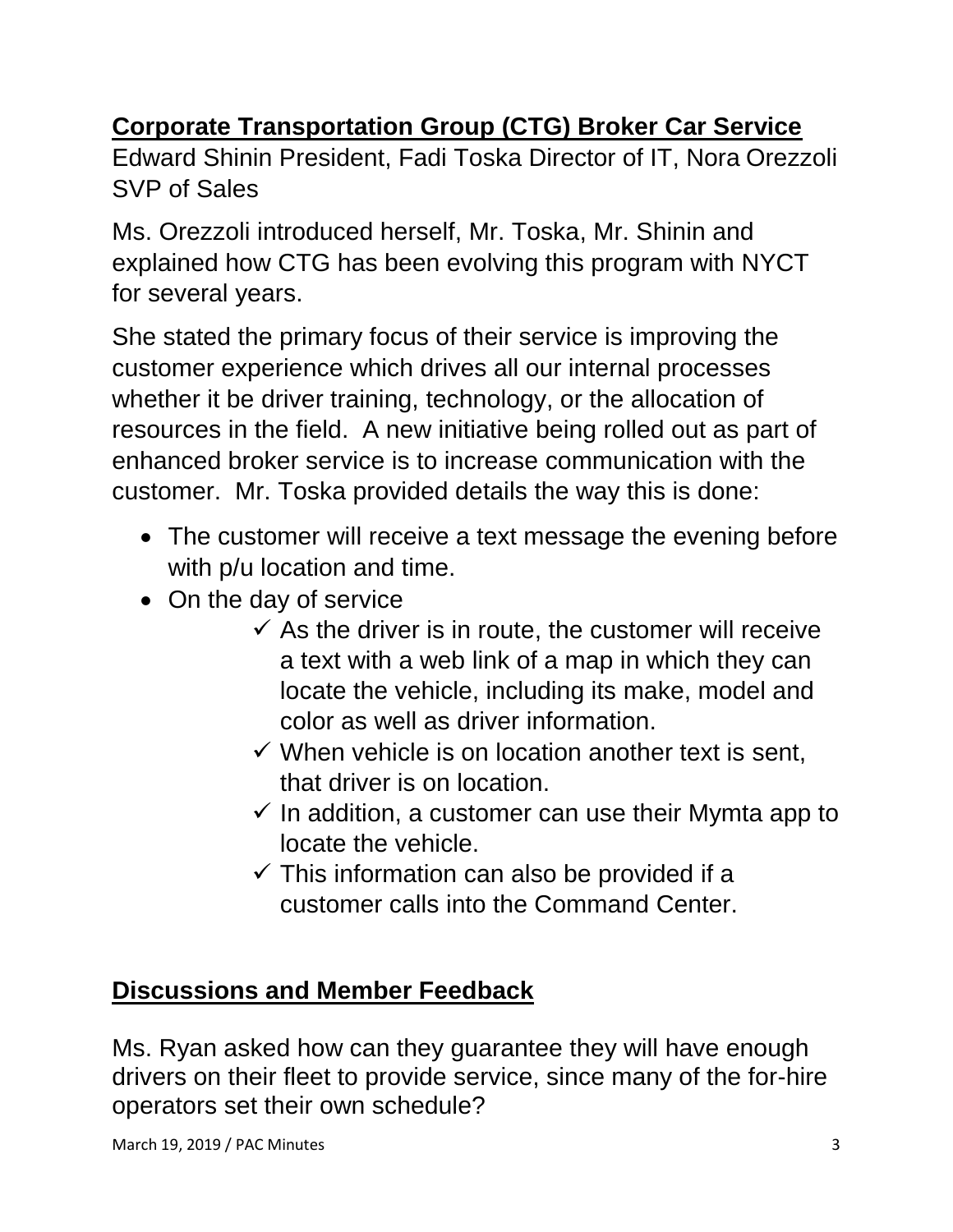Ms. Orezzoli explained that CTG is in full compliance with ADA and in meeting all FTA standards. CTG is the largest operator of black car service in the tristate area and operates their own affiliates that provide for-hire vehicles.

Mr. Coppola mentioned that he is visually impaired so the option of receiving a text message isn't easily achievable for customers with a vision disability. If a script is developed, the message should be shortened since a voicemail message may cut off. Ms. Orezzoli agreed and will consider the change. This will be communicated to individuals without cell phone. However, a customer can always call the CTG dispatcher call center that is responsible to locate the driver in real time and make sure there is a successful connection.

Ms. Watkins was pleased that CTG rear loading vehicles are large enough to fit customers with larger wheelchairs and scooters.

## **IV. PAC Topic AAR Fleet-** Chris Messina Standard & Compliance Director

Mr. Messina presented a PowerPoint specifying that currently Access-A-Ride's dedicated fleet has 1,891 vehicles, assigned to 13 carriers. They consist of sedans and lift or/ramped equipped vans / SUVs. The six types are vehicles are 5/2 Vans, Ford Transit, Flex, Ford Collins (aka Flex 2), Toyota Camry and MV-1.

The name of the 13 Carriers

- Advance (ADV) located in the Bronx
- CBT Para Transit (CBT) located in Bronx
- Columbus (COT) located in Mount Vernon
- CareRide (CRP) located in Ridgewood
- Empire (EPC) located in Brooklyn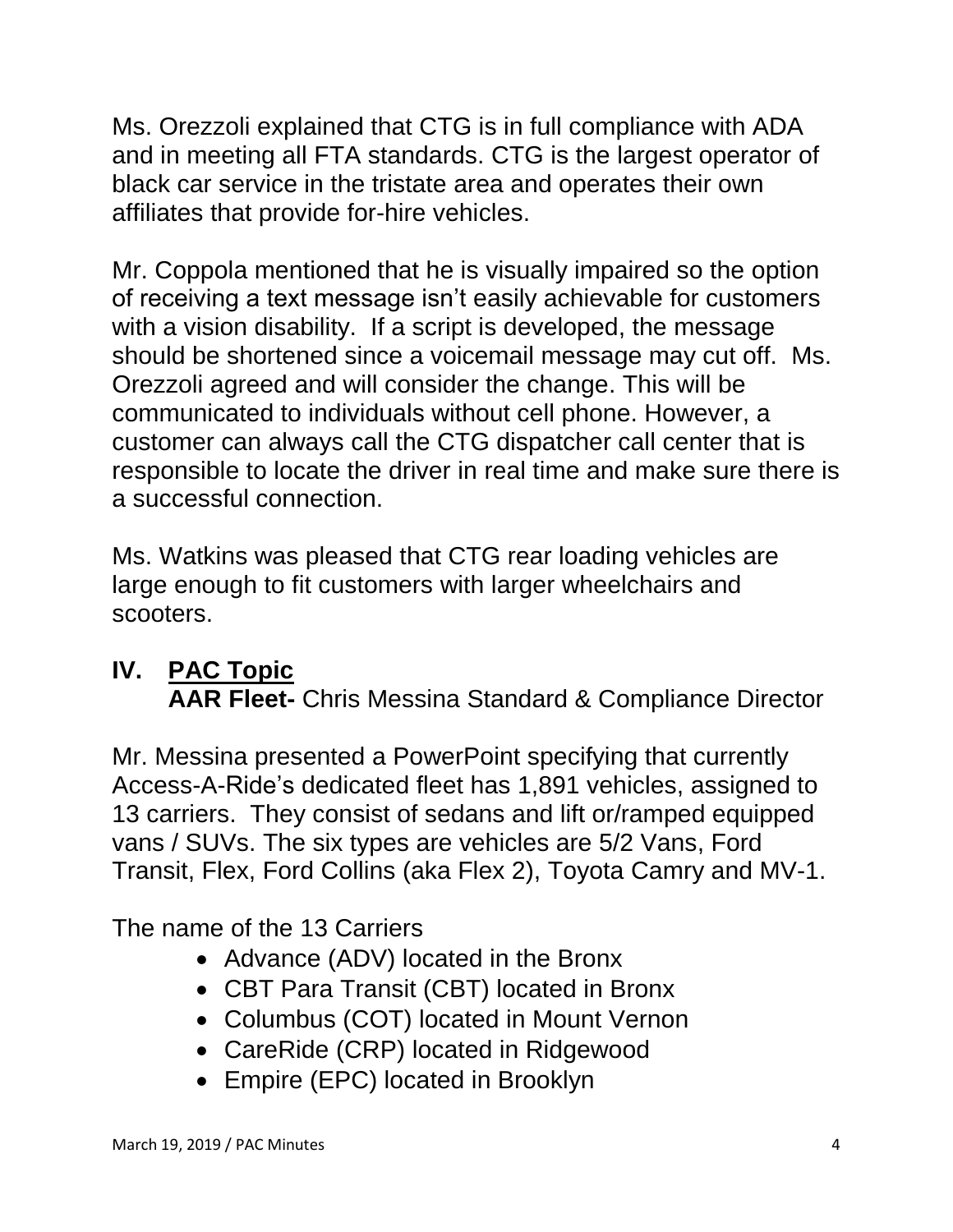- GVC II located in Bronx
- All Transit (ITA) located in Arverne
- Maggies (MAG) located in Brooklyn
- MV Public (MVP) located in Brooklyn & Staten Island
- MV Transportation (MVT) located in Brooklyn
- Premier (PRE) located in Brooklyn
- Professional (PTC) located in Jamaica
- Star Cruiser (STC) located in Brooklyn

### **Discussions and Member Feedback**

Deputy VP Raimondi explained that Mr. Messina's Unit has individuals responsible for the compliance of the 13 dedicated carriers. They also inspect the new vehicles and make ensure they meet standards.

Mr. Cosgrove informed Mr. DePorte that his comments regarding the comfort of the flip seat cushion have been addressed in the second order of vehicles. Mr. DePorte and the group was pleased at the adjustment.

Ms. Jacobsen asked if Access-A-Ride would consider increasing the fare to \$10.00 for customers who want the On-Demand Pilot. At the moment, the 1,200 customers who are on the On-Demand Pilot are extended to the end of the year and that options were being considered.

## **V. New/Old Business**

Mr. Salovaara asked if the we can discuss the AAR MetroCard.

Ms. Watkins desired an update on AAR designated stops, U.S. Tennis Open entrances and many accessible beaches. Ms.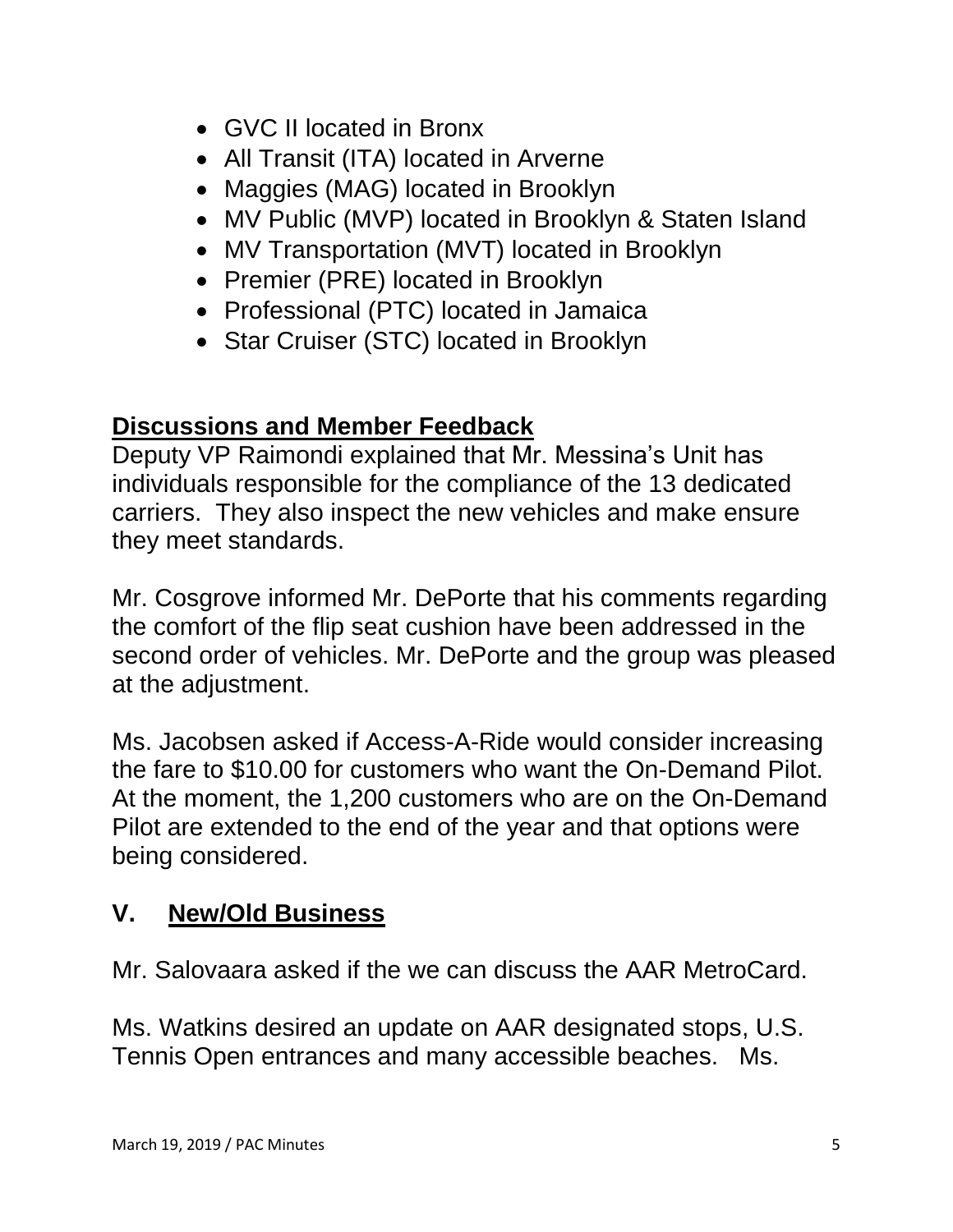Fredericksen informed Ms. Watkins that she will provide her that information.

#### **Closing**

Ms. Jacobsen moved to adjourn and Ms. Watkins second the motion. The meeting ended at 7:00pm.